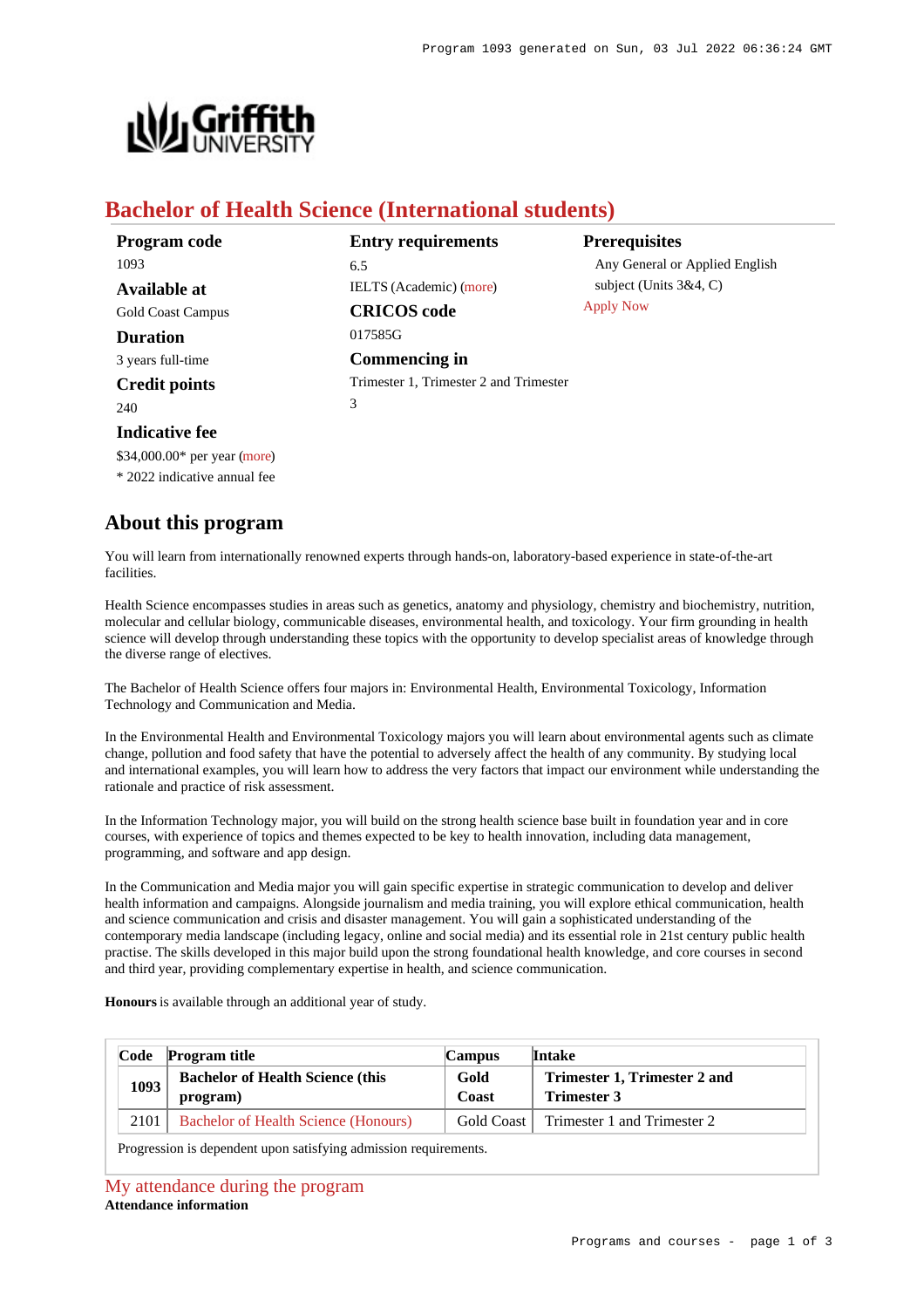The Bachelor of Health Science is offered full-time and on-campus at the Gold Coast.

Students commencing in this program from Trimester 2 are required to complete core courses in Trimester 3.

### **Additional attendance information**

[2004MSC Pathology Techniques](https://www148.griffith.edu.au/Course/2004MSC) is delivered with TAFE Queensland. Studies are conducted at Griffith University Gold Coast Campus and off campus at TAFE Queensland - Gold Coast as well as external workplaces. Note, there are limited places available for enrolment in this course.

#### **Studying amid COVID-19**

The University's Mandatory COVID-19 Vaccination or Testing policy is under review and consultation and will be suspended from 14/4/2022. Please visit [Studying amid COVID-19](https://www.griffith.edu.au/coronavirus/studying-amid-covid-19) for more information.

If you are an International student on a student visa, you must ensure that you enrol in a way that will allow you to complete your enrolment within the expected program duration as stated on your Confirmation of Enrolment (CoE).

# [My career opportunities](https://www148.griffith.edu.au/programs-courses/Program/1093/Overview/International#opportunities)

### **My career opportunities**

Our diverse electives will help equip you for careers in a range of scientific and allied professions including working as a scientific advisor, pathology technician, industry representative, technical sales specialist, laboratory technician or research assistant.

This degree can provide a foundation for postgraduate application to medicine or other postgraduate allied health degrees. You will also be eligible to apply for entry to a graduate entry teacher preparation program.

Graduates with the Environmental Health major will be prepared for a career as an environmental health officer working in areas such as food and drug safety, environmental monitoring, air and water quality, noise control and radiation monitoring. These areas of employment may also be available for graduates with the Environmental Toxicology major.

# [Program accreditation](https://www148.griffith.edu.au/programs-courses/Program/1093/Overview/International#accreditation)

# **Program accreditation**

The Environmental Health major is accredited by [Environmental Health Australia](https://www.eh.org.au/) (EHA).

# [Professional recognition](https://www148.griffith.edu.au/programs-courses/Program/1093/Overview/International#recognition)

### **Professional recognition**

The following organisations recognise graduates of this award:

- [Australian and New Zealand Society for Cell and Development Biology \(ANZSCDB\)](http://www.anzscdb.org/)
- [Australian Society for Biochemistry and Molecular Biology \(ASBMB\)](https://www.asbmb.org.au/)
- [Australasian Society for Human Biology \(ASHB\)](http://school.anhb.uwa.edu.au/ashb/)
- [Australian Society for Medical Research \(ASMR\)](http://www.asmr.org.au/)
- [Australian Society for Microbiology \(ASM\)](http://www.theasm.org.au/)
- [Environmental Health Australia \(EHA\)](https://www.eh.org.au/)

# [What are the fees?](https://www148.griffith.edu.au/programs-courses/Program/1093/Overview/International#fees)

## **International students**

An International student is one who is not:

- an Australian or New Zealand citizen or
- a person who has Australian permanent resident status.

### **Indicative annual tuition fee**

The indicative annual tuition fee is calculated based on a standard full-time study load which is usually 80 credit points (two full-time trimesters).

The indicative annual tuition fee is based on current conditions and available data and should only be used as a guide. These fees are reviewed annually and are subject to change.

## **Tuition fees**

- An International student pays tuition fees.
- Students are liable for tuition fees for the courses they are enrolled in as at the census date.
- The tuition fee for students who commence their program prior to 2014 is charged according to the approved program fee for the trimester in which the student commenced the program.